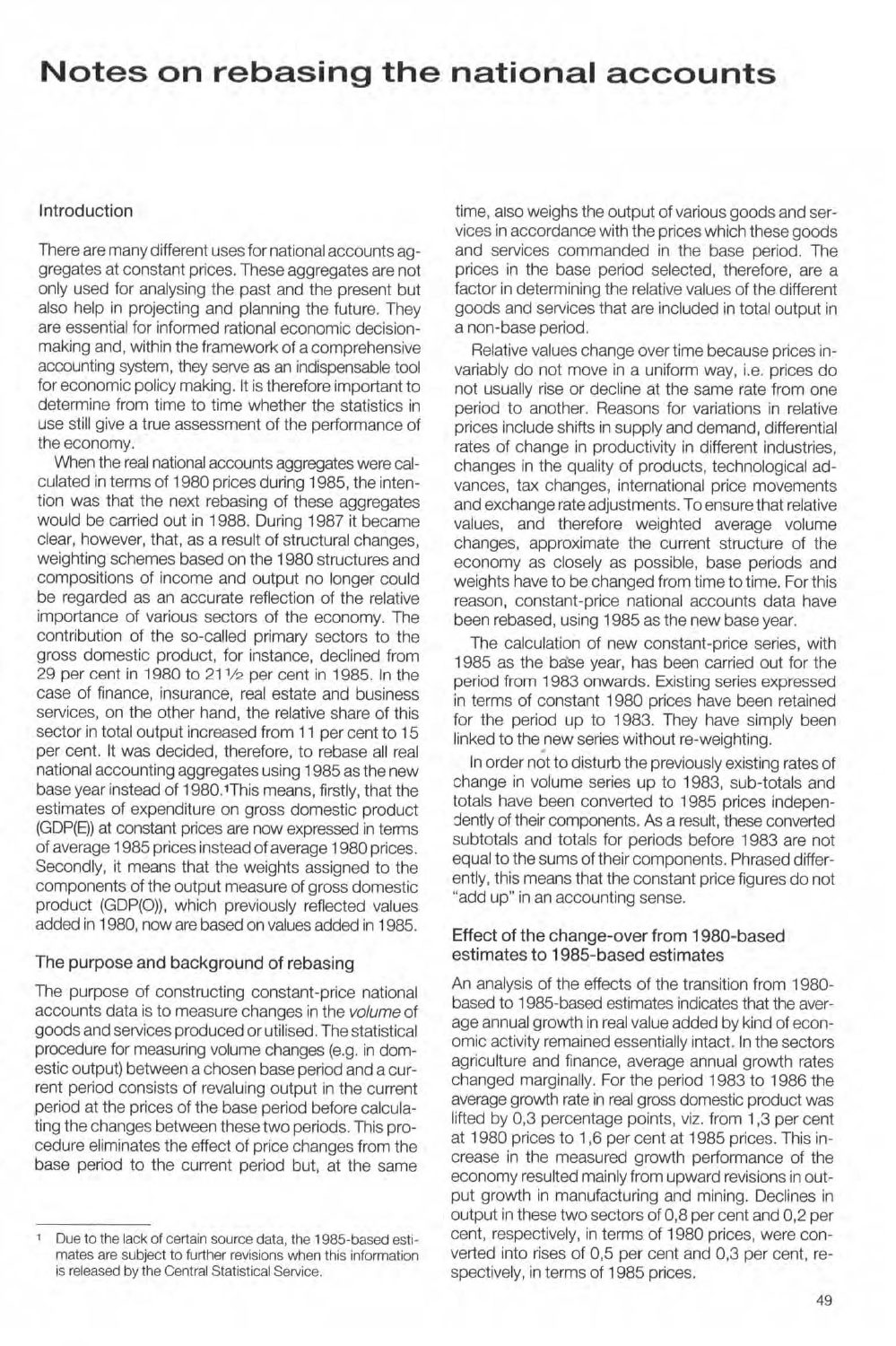|              | Table A: Effects of rebasing on annual growth rates of gross domestic output by kind of economic activity, |
|--------------|------------------------------------------------------------------------------------------------------------|
| 1980 to 1986 |                                                                                                            |

|                                                                                                                                                                                                                                | Annual<br>percentage change<br>at 1980 prices |                    | Annual<br>percentage change<br>at 1985 prices |                    |
|--------------------------------------------------------------------------------------------------------------------------------------------------------------------------------------------------------------------------------|-----------------------------------------------|--------------------|-----------------------------------------------|--------------------|
|                                                                                                                                                                                                                                | 1980<br>to<br>1983                            | 1983<br>to<br>1986 | 1980<br>to<br>1983                            | 1983<br>to<br>1986 |
|                                                                                                                                                                                                                                | $-9,2$                                        | 11.7               | $-9,3$                                        | 11,7               |
| Mining and quarrying consuming contained and an intervention of the Mining of Mining and Changes and Changes and Changes and Changes and Changes and Changes and Changes and Changes and Changes and Changes and Changes and C | $-0.5$                                        | $-0.2$             | $-0.5$                                        | 0,3                |
|                                                                                                                                                                                                                                | $-1.1$                                        | $-0.8$             | $-1,1$                                        | 0,5                |
|                                                                                                                                                                                                                                | 5,6                                           | 5,2                | 5,6                                           | 5,2                |
|                                                                                                                                                                                                                                | $-1,4$                                        | $-3,2$             | $-1,4$                                        | $-3,3$             |
| Wholesale and retail trade, catering and accommodation                                                                                                                                                                         | 4,3                                           | 0,3                | 4,3                                           | 0,1                |
|                                                                                                                                                                                                                                | $-1,0$                                        | 1,9                | $-1,0$                                        | 1,9                |
|                                                                                                                                                                                                                                | 3,6                                           | 2,7                | 3,7                                           | 2,6                |
|                                                                                                                                                                                                                                | 6,9                                           | 2,6                | 6,9                                           | 2,5                |
|                                                                                                                                                                                                                                | 5,8                                           | 0,8                | 5,8                                           | 0,8                |
|                                                                                                                                                                                                                                | 3,8                                           | 2,5                | 3,8                                           | 2,5                |
|                                                                                                                                                                                                                                | 3,0                                           | 1,6                | 3,0                                           | 1,7                |
|                                                                                                                                                                                                                                | 0,5                                           | 1,4                | 0,5                                           | 1,8                |
|                                                                                                                                                                                                                                | 1,5                                           | 0,4                | 1,5                                           | 0,4                |
|                                                                                                                                                                                                                                | $-1,8$                                        | 2,8                | $-1,8$                                        | 2,8                |
| Gross domestic product at market prices (GDP(O))                                                                                                                                                                               | 0,6                                           | 1,3                | 0,6                                           | 1,6                |

Table B: Effects of rebasing on annual growth rates of components of gross domestic expenditure and gross domestic product. 1980 to 1986

•

|  |                            | Annual<br>percentage change<br>at 1980 prices | Annual<br>percentage change<br>at 1985 prices |                                    |
|--|----------------------------|-----------------------------------------------|-----------------------------------------------|------------------------------------|
|  | 1980<br>to<br>1983         | 1983<br>to<br>1986                            | 1980<br>to<br>1983                            | 1983<br>to<br>1986                 |
|  |                            | $-13,1$<br>$-1,3$<br>2,0                      | 3,5<br>1,8<br>3,6<br>3,8                      | $-0.3$<br>$-13,5$<br>$-1.4$<br>2,0 |
|  | 3,8<br>3,5<br>3,5<br>0,1   | 2,2<br>3,4<br>$-8.8$                          | 3,5<br>3.5<br>0,1                             | 2,0<br>3,4<br>$-8,9$               |
|  | 0,3<br>$-10,0$             | $-6,3$<br>$-9,3$                              | 0,3<br>$-10.0$                                | $-6,5$<br>$-9,4$                   |
|  | 4,3<br>1,7                 | $-9,7$<br>$-4,6$<br>$-0,3$                    | 4,3<br>1,1                                    | $-9,7$<br>$-4,4$<br>$-0,1$         |
|  | $\frac{-}{-3,8}$<br>$-7,5$ | 4,8<br>0,1                                    | $-3,8$<br>$-7,5$                              | 5,6<br>$-0,1$                      |
|  | 1,1                        |                                               | 1,3                                           |                                    |

**1 Change in the series as percentage of the GDP(E) at the beginning of the period.** 

**2 Expenditure measure of gross domestic product. i.e. the total of consumption expenditure, gross domestic investment. exports of goods and nonfactor services mInus imports of goods and non-factor services**